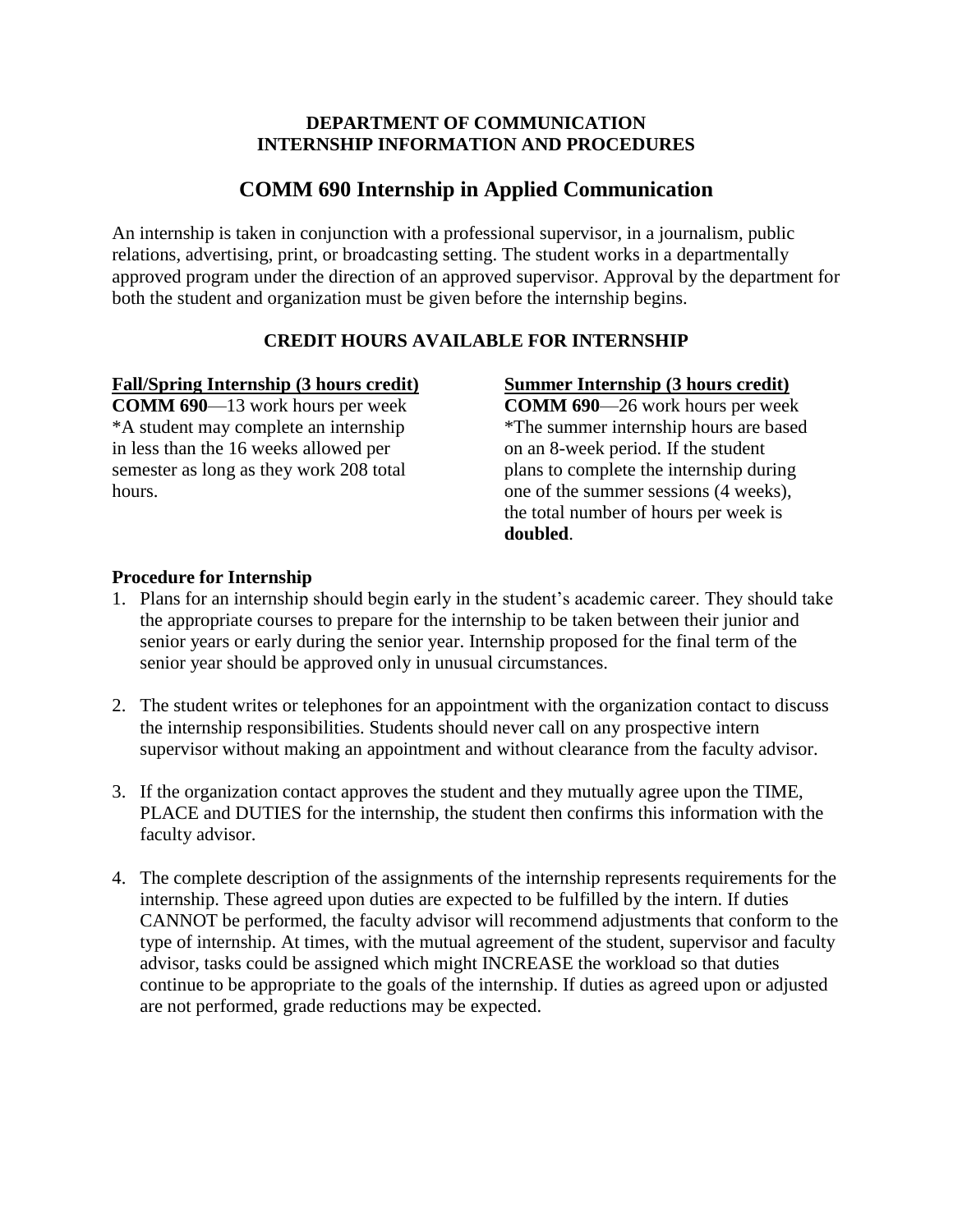- 5. At the end of each calendar week, the student must send a report to the faculty advisor containing a work log of duties performed during the week and, if applicable, copies of written or other work produced (see attached form). These reports will provide a basis for the course grade and will be retained for inclusion in the final report, which becomes property of the department. The student must correct professional deficiencies that are noted by either the advisor or supervisor during the internship period. The faculty advisor has the option of at least one "on site" conference with the supervisor during the internship. Telephone conferences will be maintained as necessary and summaries of all conversations will be kept by the faculty advisor for the student's file.
- 6. At the end of the internship period, the student writes a critique of the internship and his work, returning it to the faculty advisor (see attached form). If the student wishes, they may give the supervisor a copy. The faculty advisor will be responsible for contacting the students' supervisor confirming that the internship has been completed.
- 7. The student will receive credit for the internship only after the supervisor has completed the supervisor evaluation form and returned it to the faculty advisor (see attached form). The supervisor will be expected to evaluate the student on such factors as the student's attitude, conduct, skills and professionalism. The final grade will be based on reports, interviews, evaluations and the faculty advisor's assessment of the intern's overall professional performance.
- 8. . Upon receipt of the student's report and the supervisor's evaluation, the faculty advisor will forward the grade to the registrar. If, for some reason, all paperwork assigned to the student and/or the supervisor's evaluation form is not turned in before grades are due, the faculty advisor will turn in a grade of "Incomplete".
- 9. The student is expected to treat the internship as though it were a job situation and to perform in accordance with professional standards.

\_\_\_\_\_\_\_\_\_\_\_\_\_\_\_\_\_\_\_\_\_\_\_\_\_\_\_\_\_\_\_\_\_\_\_\_\_\_\_\_\_\_\_\_\_\_\_\_\_\_\_\_\_\_\_\_\_\_\_\_\_\_\_\_\_\_\_\_\_\_\_\_\_\_\_\_\_\_

\_\_\_\_\_\_\_\_\_\_\_\_\_\_\_\_\_\_\_\_\_\_\_\_\_\_\_\_\_\_\_\_\_\_\_\_\_\_\_\_\_\_\_\_\_\_\_\_\_\_\_\_\_\_\_\_\_\_\_\_\_\_\_\_\_\_\_\_\_\_\_\_\_\_\_\_\_\_

\_\_\_\_\_\_\_\_\_\_\_\_\_\_\_\_\_\_\_\_\_\_\_\_\_\_\_\_\_\_\_\_\_\_\_\_\_\_\_\_\_\_\_\_\_\_\_\_\_\_\_\_\_\_\_\_\_\_\_\_\_\_\_\_\_\_\_\_\_\_\_\_\_\_\_\_\_\_

Student Intern

Supervisor

Faculty Advisor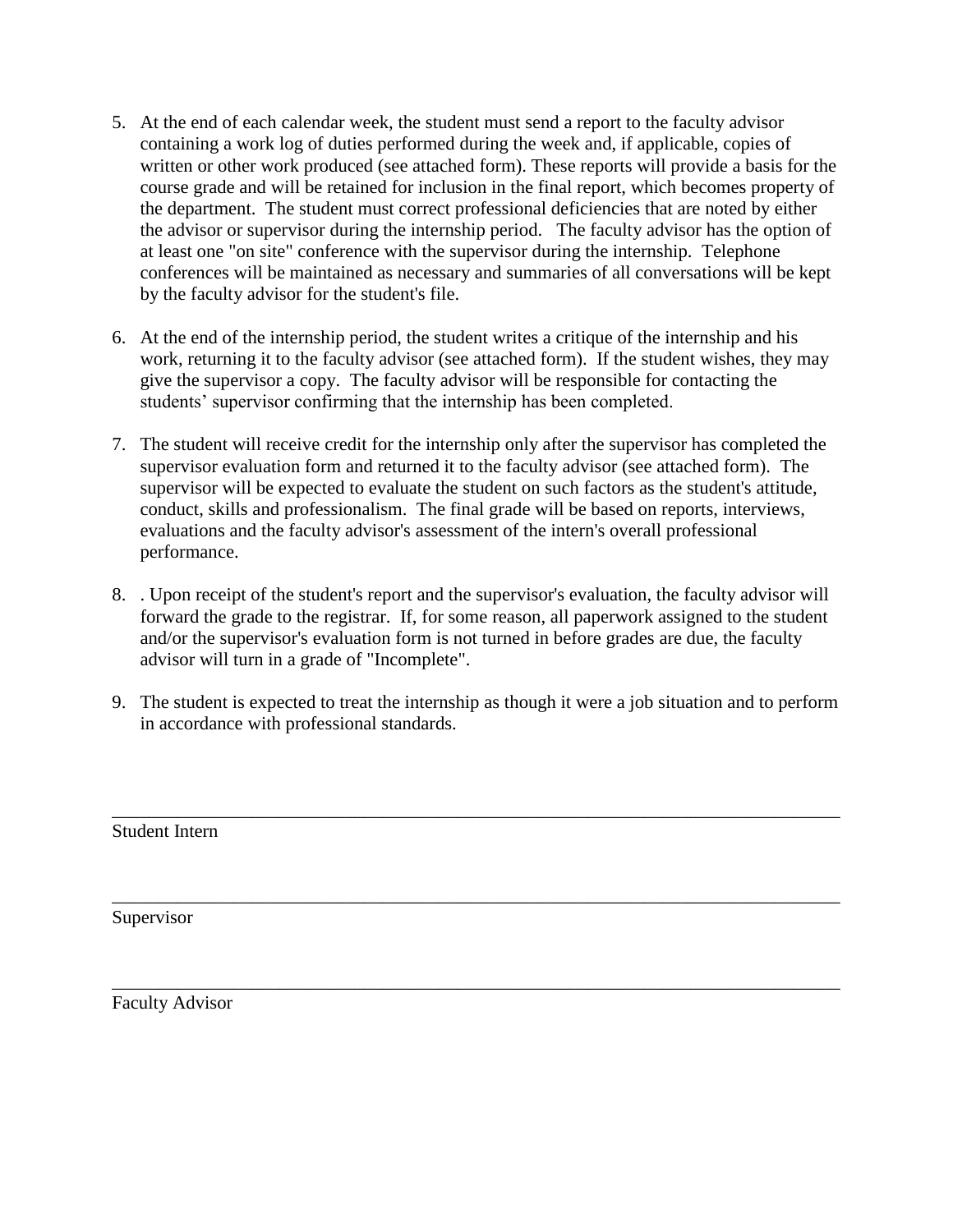## **INTERN SUPERVISOR EVALUATION REPORT**

Intern Supervisor: Please complete this evaluation report on the work this student has done for you in fulfillment of the internship. Thank you for your cooperation.

| Name of Intern                                                                                                                                                                                                                 |  |                                            |                                  |  |  |  |  |
|--------------------------------------------------------------------------------------------------------------------------------------------------------------------------------------------------------------------------------|--|--------------------------------------------|----------------------------------|--|--|--|--|
| Firm Fig. 2. The contract of the contract of the contract of the contract of the contract of the contract of the contract of the contract of the contract of the contract of the contract of the contract of the contract of t |  | Supervisor                                 |                                  |  |  |  |  |
| Circle, on the scale below, your evaluation of the intern on the traits listed as well as any<br>additional comments.<br>Rating Scale: 1-Outstanding 2-Very Good 3-Average 4-Mediocre 5-Poor                                   |  |                                            |                                  |  |  |  |  |
| <b>Character</b>                                                                                                                                                                                                               |  | 3<br>$\overline{4}$                        | $\mathfrak{H}$<br>Not applicable |  |  |  |  |
| <b>Dependability</b>                                                                                                                                                                                                           |  | $\overline{4}$                             | $\overline{5}$<br>Not applicable |  |  |  |  |
| <b>Creativity</b>                                                                                                                                                                                                              |  | $\overline{\mathcal{E}}$<br>$\overline{4}$ | $\sqrt{5}$<br>Not applicable     |  |  |  |  |
| <b>Comments:</b>                                                                                                                                                                                                               |  |                                            |                                  |  |  |  |  |
|                                                                                                                                                                                                                                |  |                                            |                                  |  |  |  |  |
| <b>Initiative</b>                                                                                                                                                                                                              |  | $\frac{1}{3}$<br>$\frac{1}{4}$             | $\sqrt{5}$<br>Not applicable     |  |  |  |  |
| <b>Appearance</b>                                                                                                                                                                                                              |  |                                            | Not applicable<br>5              |  |  |  |  |
| <b>Emotional Stability/Maturity</b>                                                                                                                                                                                            |  | 3<br>$\overline{4}$                        | $\overline{5}$<br>Not applicable |  |  |  |  |
| <b>Comments:</b>                                                                                                                                                                                                               |  |                                            |                                  |  |  |  |  |
|                                                                                                                                                                                                                                |  |                                            |                                  |  |  |  |  |
| <b>Communication Skills</b>                                                                                                                                                                                                    |  |                                            | 5<br>Not applicable              |  |  |  |  |
| <b>Professional Skills</b>                                                                                                                                                                                                     |  |                                            | Not applicable                   |  |  |  |  |
| <b>Organizational Skills</b>                                                                                                                                                                                                   |  | $3 \left( \right)$<br>$\frac{1}{4}$        | $\frac{1}{5}$<br>Not applicable  |  |  |  |  |
| <b>Comments:</b>                                                                                                                                                                                                               |  |                                            |                                  |  |  |  |  |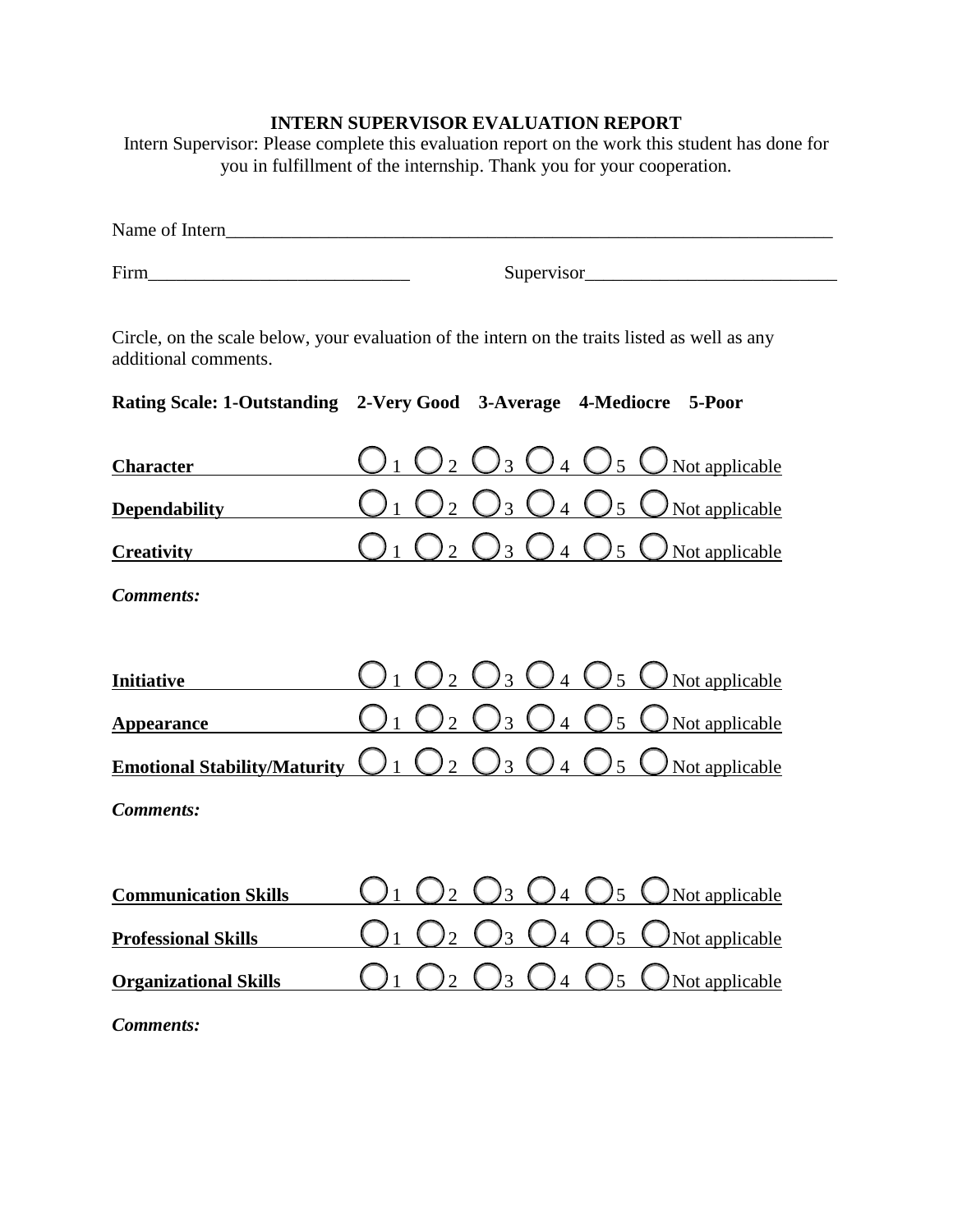## **INTERN SUPERVISOR EVALUATION REPORT cont'd**

| <b>Accuracy</b>                                |    |    |    |    | Not applicable         |
|------------------------------------------------|----|----|----|----|------------------------|
| <b>Resourcefulness</b>                         |    |    |    |    | Not applicable         |
| <b>Willingness to learn</b>                    |    |    |    |    | Not applicable         |
| Comments:                                      |    |    |    |    |                        |
|                                                |    |    |    |    |                        |
| Ability to work with others                    | )2 |    |    |    | Not applicable         |
| Ability to complete tasks on time $\bigcirc$ 1 | )2 |    | 14 | O5 | ONot applicable        |
| <b>Ability to work under deadline</b>          | O2 | 13 | Э4 | O5 | <b>ONot applicable</b> |
| <b>Acceptance of criticism</b>                 | )2 | 13 | 14 | O5 | ONot applicable        |
| Comments:                                      |    |    |    |    |                        |

Hypothetically, if you had the resources, would you hire this student? YES NO (Please explain why)

*\_\_\_\_\_\_\_\_\_\_\_\_\_\_\_\_\_\_\_\_\_\_\_\_\_\_\_\_\_\_\_\_\_\_\_\_\_\_\_\_\_\_\_\_\_\_\_\_\_\_\_\_\_\_\_\_\_\_\_\_\_\_\_\_\_\_\_\_\_\_\_\_*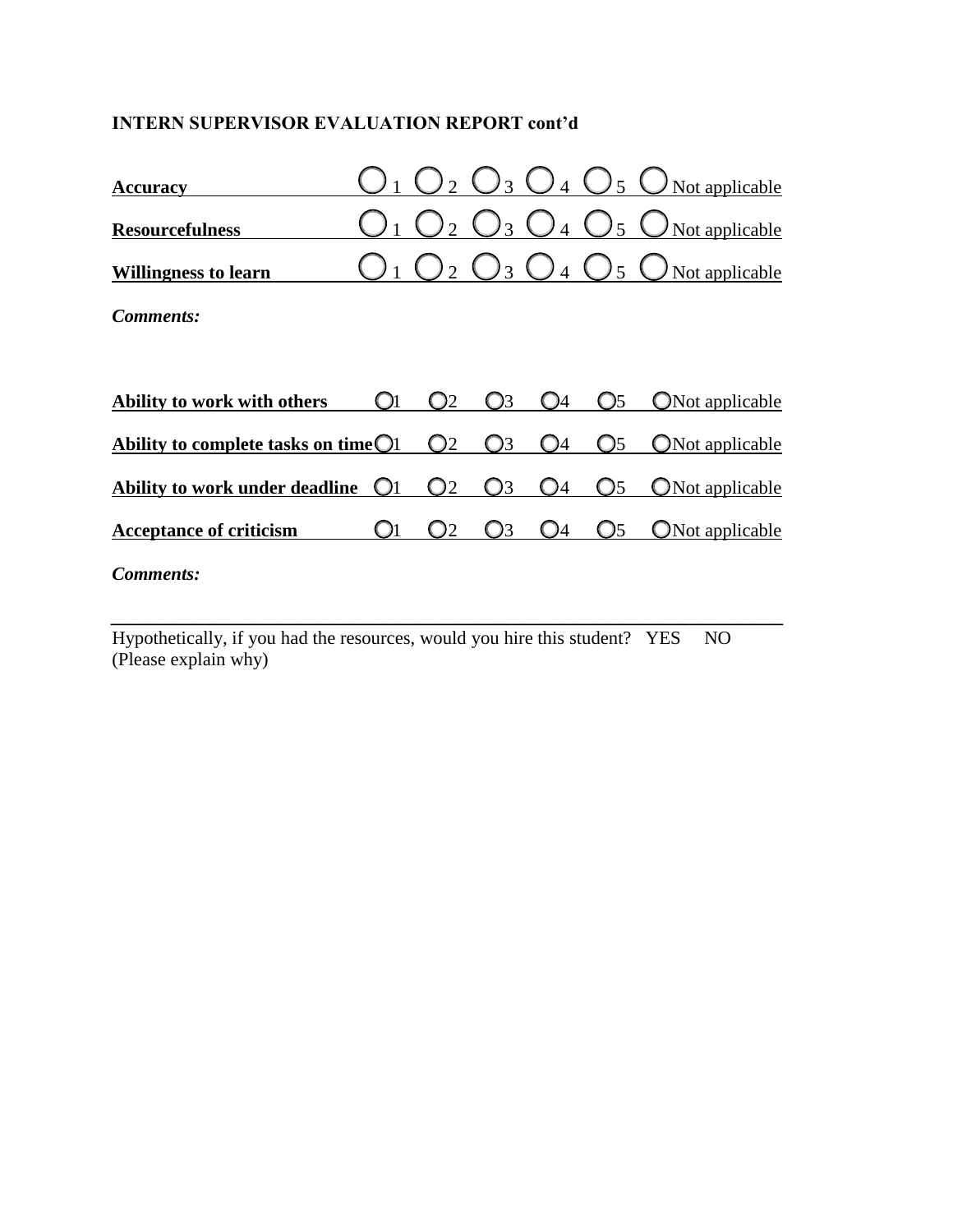### **INTERNSHIP FINAL REPORT**

(To be completed by student & returned to Instructor)

Did your supervisor(s) provide you with learning opportunities OR make an effort to train you? Explain below.

Do you feel satisfied with the variety and nature of experiences you acquired during your internship? Explain below.

Would you recommend this company for future internships? Explain below.

\*On a separate page, type a 2-4 page report outlining what you learned during this internship.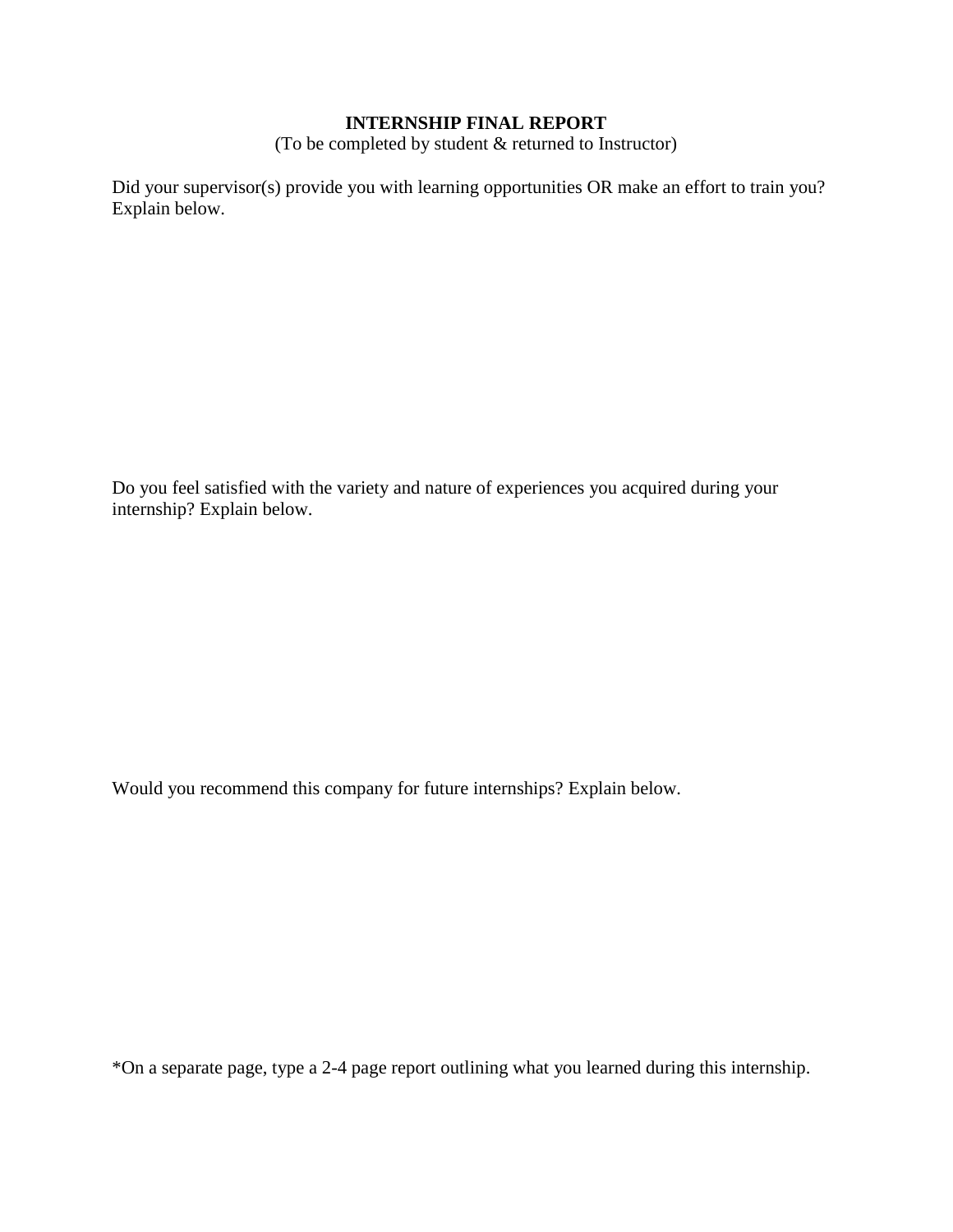## **APPLICATION FOR INTERNSHIP**

(Please return to your internship advisor)

| Name    | Date  |
|---------|-------|
| Address | Phone |

Degree Emphasis\_\_\_\_\_\_\_\_\_\_\_\_\_\_\_\_\_\_\_\_\_\_\_\_\_\_\_\_\_\_\_\_\_\_\_\_\_\_\_\_\_\_\_\_\_\_\_\_\_\_\_\_\_\_\_\_\_\_\_\_\_\_\_ Company with which you plan to tern (describe nature of company and department):

Describe the assignments of the internship:

## **Proposed Hourly Schedule**

| <b>MON</b>    | TUE | WED | <b>THU</b> | <b>FRI</b> | <b>SAT</b>   | <b>SUN</b> |  |
|---------------|-----|-----|------------|------------|--------------|------------|--|
|               |     |     |            |            |              |            |  |
|               |     |     |            |            |              |            |  |
|               |     |     |            |            |              |            |  |
|               |     |     |            |            |              |            |  |
|               |     |     |            |            |              |            |  |
|               |     |     |            |            |              |            |  |
| Work Address: |     |     |            |            |              |            |  |
| <b>Street</b> |     |     |            | City       | <b>State</b> | Zip        |  |

| <b>Work Phone Number:</b> |
|---------------------------|
|---------------------------|

| Date Internship begins: |  |
|-------------------------|--|
|-------------------------|--|

In 15 characters, describe how you would like this to appear on your transcript.